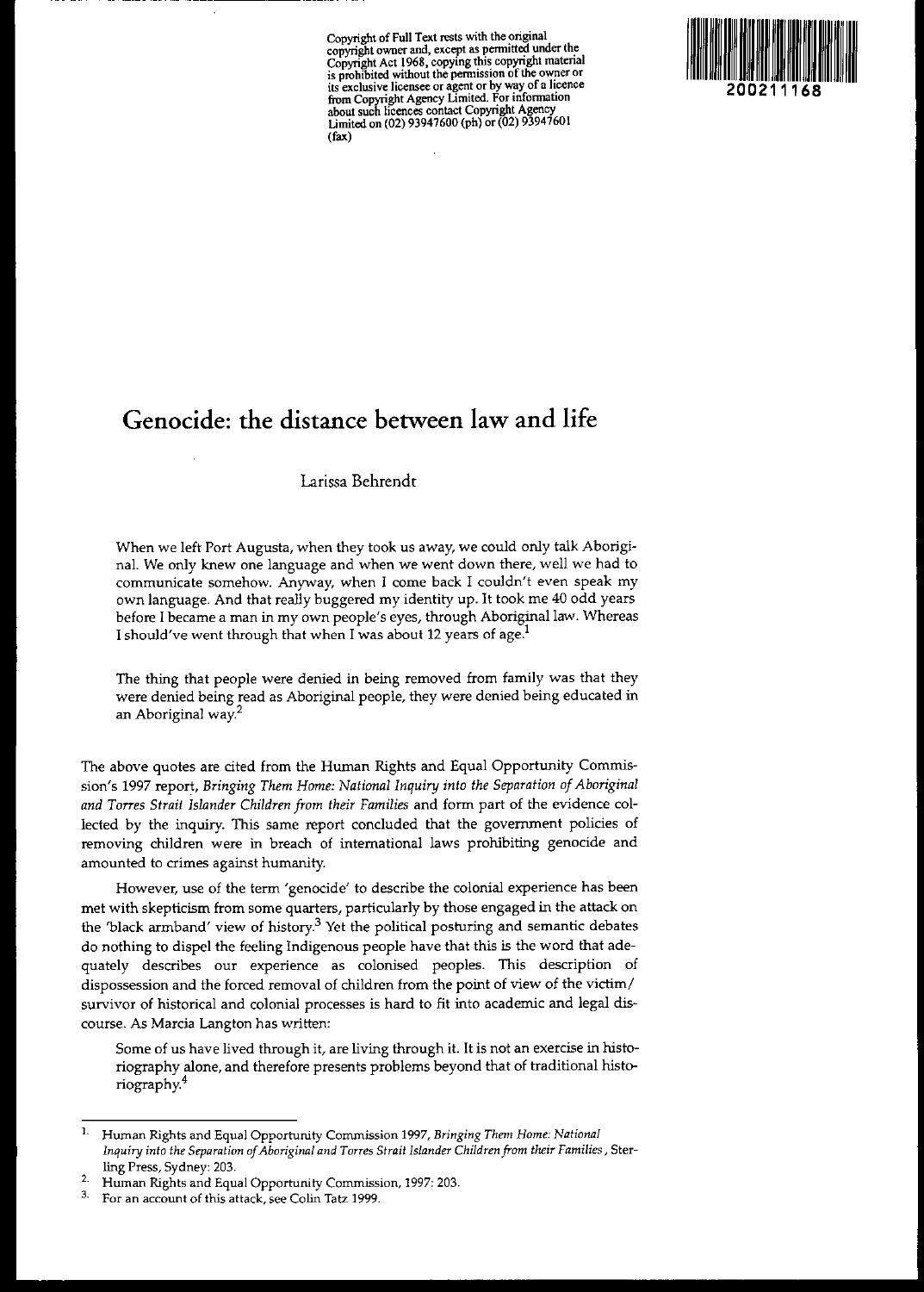The emotional nearness of colonisation, particularly to the practices of disposses**sion and the removal of children, has meant that the articulation of experience has been contentious and politicised, characterised as emotive and therefore seen as subjective.** At the same time, the voices of those who study Indigenous people, those who have not **felt the personal impact of colonial processes, have been elevated as though their obser**vations contain some kind of objectivity. This assumed objectivity and neutrality is also purported to exist in the legal analysis by jurists of Indigenous issues, experience and rights.<sup>5</sup>

Two recent claims against the Australian state by Indigenous plaintiffs have **argued that there have been acts of genocide committed against Aboriginal and Torres** Strait Islander peoples by the Australian government. This issue has been argued in a case that sought to have members of the Federal government charged with the crime of genocide for the passage of *Native Title Amendment Act* 1998, perceived to be a further act of dispossession *(Nulyarimma v Thompson* (1999) and in the first 'stolen generations' case to make its way to the High Court of Australia *(Kruger v The Commonwealth (1997).* In both these cases, the plaintiffs sought to invoke rights to freedom from genocide **under international law. The reasoning in these cases allows some assessment of the** gap between the experiences of Indigenous Australians under colonisation, and the recognition and protection of the rights of Indigenous people as they are articulated under international law are extended by the legal system of that colonial state. These cases also highlight the weaknesses in the dominant Australian system in relation to the pro**tection of rights reCOgnised and enforceable under** international laws.

### Genocide under International Law

Article 2 of the 1948 *Convention on the Prevention and Punishment ofthe Crime ofGenocide<sup>6</sup>* (the Genocide Convention) defines genocide as follows:

Article 2. In the present Convention, genocide means any of the following acts **committed with intent to destroy, in whole or in part, a national, ethnical, racial or religious group, as such:**

(a) killing members of the group;

133

-----------------------------.

<sup>4.</sup> Marcia Langton, http://www.lib.latrobe.edu.au/AHR/emuse/taboos/langton2/html.

**<sup>5.</sup> This view** of law **as a neutral is encapsulated in the work of H.L.A. Hart 1958, 'Positivism and the separation of law and morals' Harvard Law Review, 17: 593; Ronald M. Dworkin 1982,** "Natural' law revisited', *University of Florida Law Review*, 34: 165. It has been seen as perpetuat**ing power relations in the work of** critical legal **scholars. See Roberto Mangabeira Unger 1986,** *The critical legal studies movement,* **Cambridge, Harvard University Press; Duncan Kennedy 1982, 'Legal Education and the Reproduction of Hierarchy'** *Journal of Legal Education,* **32: 591. Feminist jurisprudence has critiqued the supposed neutrality as perpetuating a patriarchal power relationship, see Robin West 1988, 'Jurisprudence and** *gender'University ofChicago Law Review,* **55: 1; Catherine A McKinnon 1989,** *Towards afeminist theory of the state,* **Cambridge, Harvard University Press; and Angela P, Harris 'Race and essentialism in feminist legal the***ory', Stanford Law Review,* **42: 581. There is also the work of the** critical legal **studies movement that highlights racial bias in law making and judicial process, see Derrick** Bell 1985, **'Foreword: The civil rights chronicles'** *Harvard Law Review,* **99: 4; Kimberle Williams Crenshaw 1988, 'Race, reform and retrendunent: transformation and legitimation in anti-discrimination law',** *Harvard* **Law** *Review,* **101: 133l.**

<sup>6,</sup> **Aush'alia ratified the Convention on 8 July 1949.**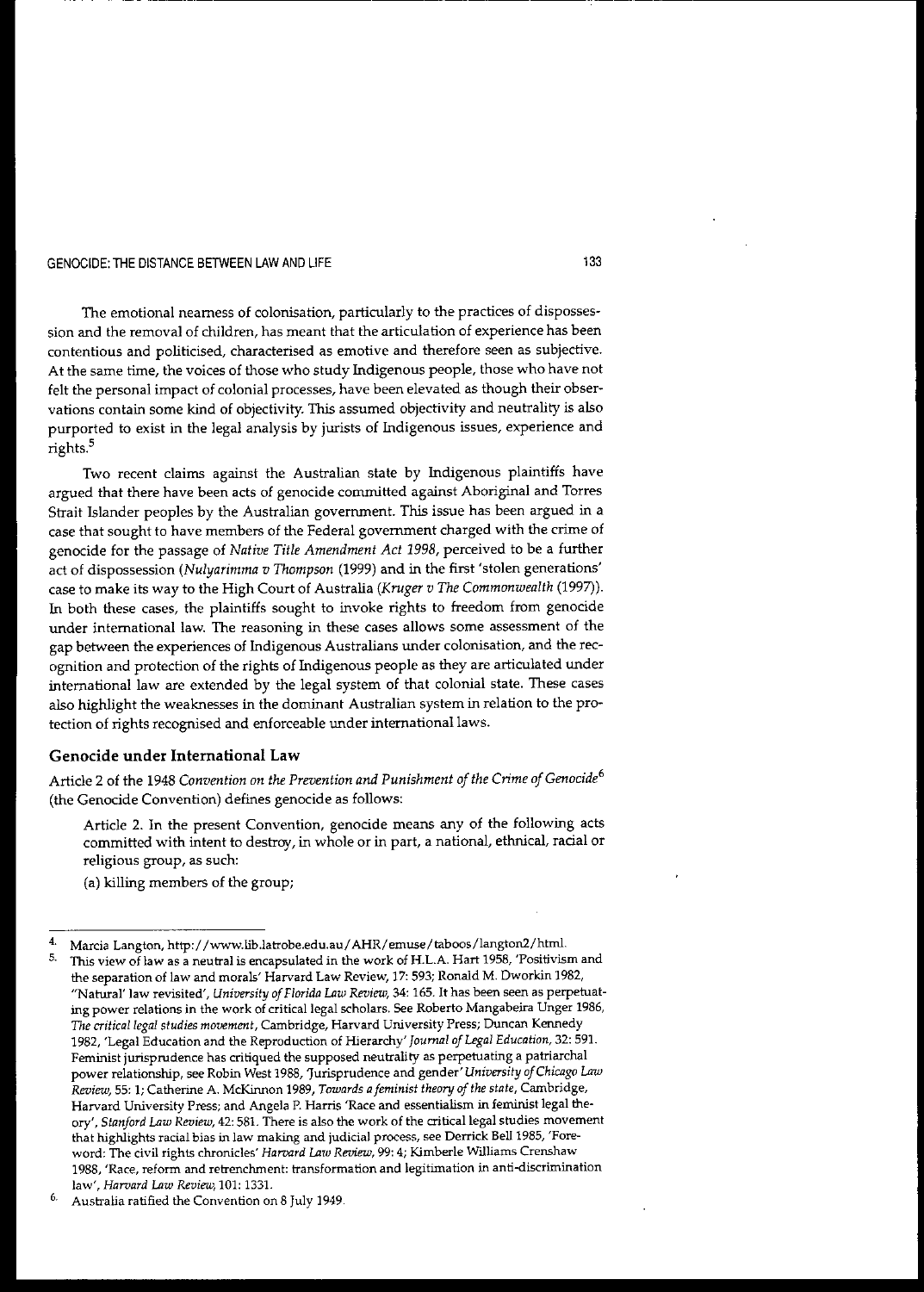**(b) causing serious bodily or mental harm to members of the group;**

(c) deliberately inflicting on the group conditions of life calculated to bring about its physical destruction in whole or in part;

(d) imposing measures intended to prevent births within the group;

(e) forcibly transferring children of the group to another group.

**Article 3 deems genocide, conspiracy to commit genocide, direct and public incitement to commit genocide, attempts to commit genocide and complicity in genocide to be punishable offences under the Genocide Convention.**

**However, international conventions are often the codification of international cus**toms and norms, and it has been generally accepted that the act of genocide breached **international norms that existed at the time the Genocide Convention was passed?** Although Australia ratified the Genocide Convention on 8 July 1949, legislation has not **been passed to incorporate it into Australia's domestic legislation.<sup>8</sup>**

In the draft of the Genocide Convention by the ad hoc committee that originally drafted the document, there was a prohibition on cultural genocide but this was deleted from the list of prohibited acts.<sup>9</sup> Thomas D Musgrave points out that 'although the Con**vention guarantees the right of continued existence to** *members* **of minorities, it does not guarantee the continued existence of a** *group* **as a discrete identity.'lO However, Article** 2(e) includes the forcible transfer of children in the definition of 'genocide'. This con**ceptualisation is also consistent with the emphasis on individual rights under intemationallaw, rather than on group rights, a framework that sees the individual, not** the group, as the holder and beneficiary of rights.

Another principle of note is that 'genocide' is not the actual destruction of the **members of a minority group but the** *intention* **of their destruction. This means that** there must be an intention to destroy and it also means that the destruction of one per**son can be considered genocide if it is part of a series of actions designed to destroy the** group to which the person belonged.<sup>11</sup> This requirement of intention is important as it is this element that has proved to be the greatest hurdle to claims of genocide made in Australia by lndigenous people in the courts. It should be noted that the authors of the *Bringing Them Home* report did not state that the actions of government agents lacked **such intention.**

**<sup>7.</sup> See Henry Steiner and Philip Alston 1996,** *Intenuztional human rights in context: law, politics, morals,* **Oxford University Press, Oxford: 26-9; William Schabas 2000,** *Genocide in international law: the crime* **of** *crimes,* **Cambridge University Press, Cambridge.**

<sup>8.</sup> Andrew Mitchell (2000: 45-6) argues that the proposed Anti-Genocide Bill 1999 which would **facilitate the extradition of war criminals who faced charges of genocide would bring Australia into line with its obligations lUlder the Genocide Convention. The legislation would not be retrospective.**

**<sup>9.</sup> Thomas D Musgrave 1997,** *Self-determination and national minorities,* **Oxford, Oxford University Press, 1997: 131.**

<sup>10.</sup> Musgrave 1997: 131.

**<sup>11.</sup> Alston & Steiner (1996: 1028), citing Yorum Dinstein 1975, 'International** criminal law' *Israel Yearbook on Human Rights,* **5: 55.**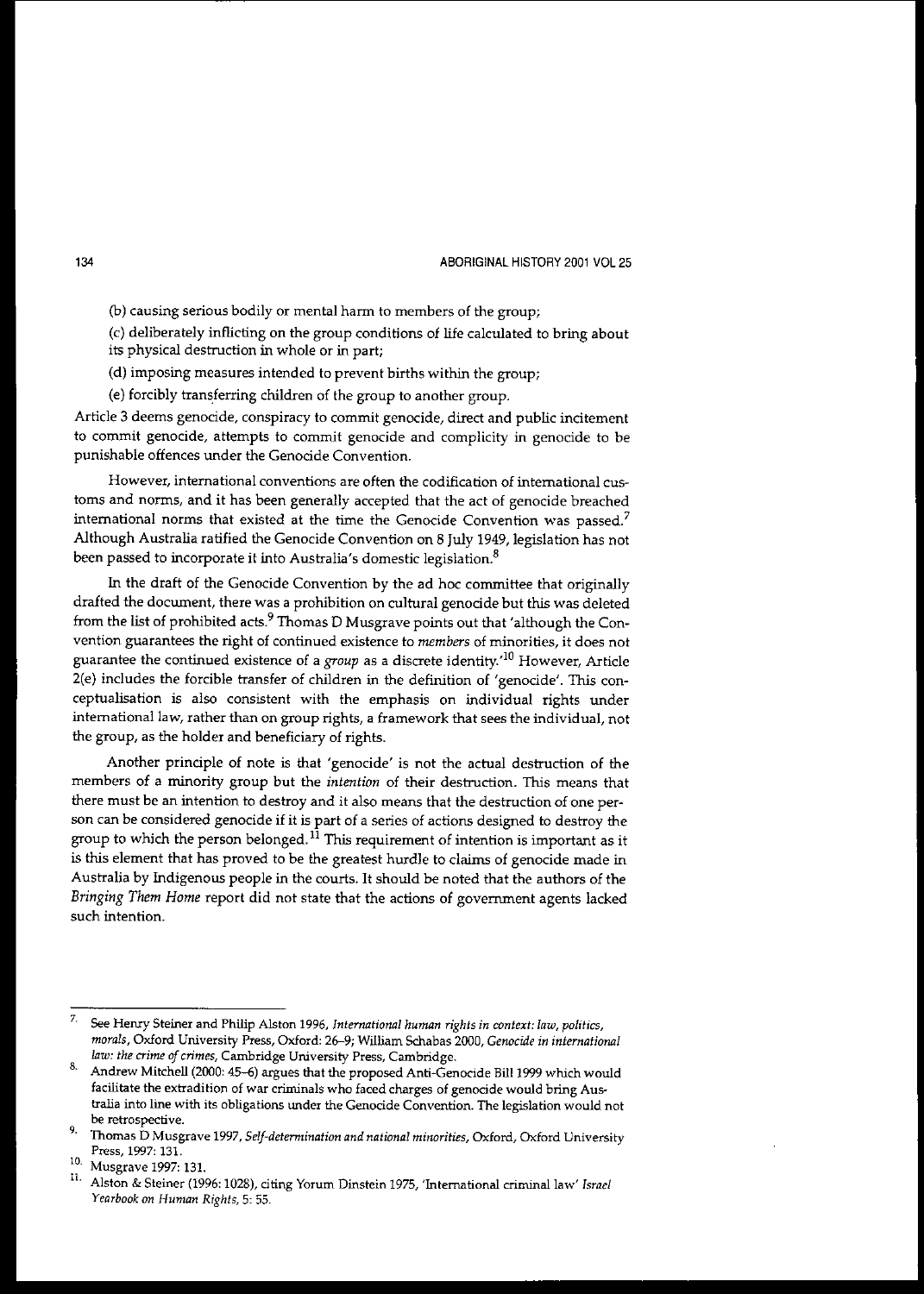### **The Bringing Them Home report**

I felt like a stranger in Ernabella, a stranger in my father's people. We had no identity with the land, no identity with certain people ... I've been learning culture and learning everything that goes with it because I felt, growing up, that I wasn't really a blackfella. You hear whitefellas tell you you're a blackfella. But blackfellas tell you you're a whitefella.<sup>12</sup>

The *Bringing Them Home* report concludes that:

One principal effect of the forcible removal policy was the destruction of cultural **links. This was of course their declared aim.... Culture land and identity were to** be stripped from the children in the hope that the traditional law and culture **would die by losing their claim on them and sustenance of them:<sup>13</sup>**

It makes the case for the categorising of the removal of Indigenous children under the policy as genocide.<sup>14</sup> Guided by the intention of the drafters of the Genocide Convention, the *Bringing Them Home* report observed that genocide includes 'a coordinated plan of different actions aimed at the destruction of the essential foundations of the life of national groups with the aim of annihilating the groups themselves'.<sup>15</sup> As such, genocide 'can be committed by means other than actual physical extermination' and this includes the forcible transfer of children. 16

After noting that the forcible transfer of children can be genocide, the report adds that genocide does not mean the total destruction of a group. Rather, 'the essence of the **crime of genocide is the intention to destroy the group as such, not the extent to which** that intention has been achieved.' This interpretation is faithful to the Genocide Convention that, under Article 3, deems both the *attempt* and the *conspiracy to commit* the **crime of genocide punishable offences under** international law.

The report concludes that a principal aim of the child removal policies, even while those administering the policy thought they were acting in the child's best interests, was to eliminate the child's connection to their Indigenous heritage. Such mixed intentions and motives do not 'negate or transform the intention to destroy.'<sup>17</sup> Again, the report looks to the discussions concerning the definitions of 'genocide' that took place **at the time the Genocide Convention was drafted in order to assert that'an act or policy** is still genocide when it is motivated by a number of objectives.<sup> $18$ </sup>

The *Bringing Them Home* report goes further and concludes, persuaded by evidence placed before it, that the 'practice of preferring non-Indigenous foster and adoptive families for Indigenous children' was also arguably 'genocidal' since the genocidal effect of these practices that took place in the 1970s and 1980s (after the period of **formal child removal policies was over) was reasonably foreseeable. <sup>19</sup>**

<sup>&</sup>lt;sup>12.</sup> Human Rights and Equal Opportunity Commission (HREOC) 1997: 203.<br><sup>13.</sup> Human Rights and Equal Opportunity Commission 1997: 202.

**<sup>13.</sup> Human Rights a...·1d Equal Opportunity Commission 1997: 202.**

**<sup>14.</sup> Human Rights and Equal Opportunity Commission 1997: 271-5.**

<sup>15.</sup> Ibid, 271. The report is relying on the interpretation of genocide propounded by Raphael Lem**kin (1944: 79), a drafter of the Convention, in** *hisAxis rule in occupied Europe,* **Columbia Univer· sity Press, New York. See the Introduction to this section by Ann Curthoys** and John **Docker.**

**<sup>16.</sup> Human Rights and Equal Opportunity Commission 1997: 271.**

**<sup>17,</sup> Human Rights and Equal Opportunity Commission 1997: 273.**

**<sup>18.</sup> Human Rights and Equal Opportunity Commission 1997: 274.**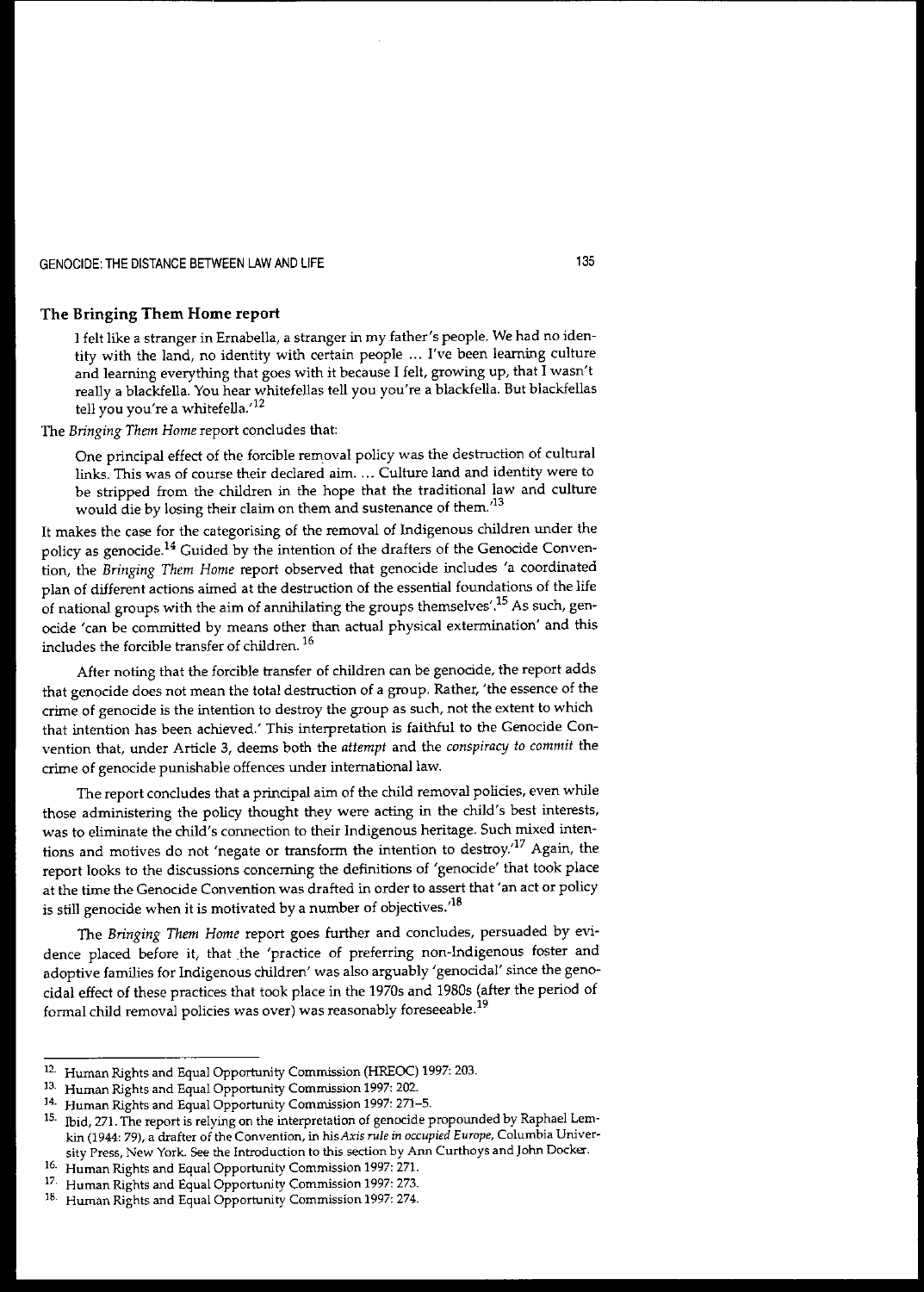**The report also considers the implications of a customary or normative international law existing before the drafting of the Genocide Convention and looked to the** Preamble of the Convention to illustrate the fact that the crime of genocide was recog**nised as a pre-existing norm. As such, the removal of Indigenous children constituted a crime under intemationallaw before the Convention was drafted and ratified. <sup>20</sup>**

*Bringing Them Home* **considers genocide to have been committed by the removal** policy and considers that this was so both before the Genocide Convention was signed and after the government policy had formally ended.

#### The Australian jurisprudence of genocide

I don't know when I ever stopped being frightened of Aboriginal people. I don't know when I even realised I was Aboriginal. It's been a long hard fight for me.<sup>21</sup>

**Two recent cases reveal the way in which Australian courts attempt to deal with the assertion that colonial practices and policies were and are genocidal:** *Kruger v Commonwealth* <sup>22</sup> and *Nulyarimrna v Thompson23*

### Genocide and the stolen generation case: *Kruger v Commonwealth (1997)*

*Kruger v Commonwealth* was the first opportunity for the High Court to consider the legal implications resulting from the policy of forcibly removing Indigenous children from their families. The plaintiffs, five people who had been taken from their families under the *Aboriginals Ordinance* 1918 (NT) and one parent whose child had been taken **from her under the same provision, sought a declaration that the** *Aboriginals Ordinance* 1918 (NT) (and its subsequent amendments in 1939 and 1953) was invalid. Section 6 of **the Ordinance read as follows:**

6. (1) The Chief Protector shall be entitled at any time to undertake the care, custody, or control of any Aboriginal or half-caste, if, in his opinion it is necessary or desirable in the interest of the aboriginal or half-caste for him to do so, and for that purpose may enter any premises where the Aboriginal or half-caste is or is supposed to be, and may take him into his custody.

Section 7 deemed the Chief Protector of Aborigines to be the legal guardian of Indigenous children until the age of 18, regardless of the existence of parents or other living relatives.

The plaintiffs attacked the validity of the Ordinance on many grounds including **that it contravened the protection of the freedom of religion in section 116 of the Consti**tution, infringed an implied freedom of movement and authorised involuntary **detention of a 'penal' or 'punitive' character which was a decision of a judicial nature** (and could therefore only be made by a court). They also argued that the Ordinance **contravened the International Convention on the Prevention and Punishment of the** Crime of Genocide. Specifically, the plaintiffs claimed that the Ordinance breached Article 2(d), imposing measures intended to prevent births within the group, and (e), forcibly transferring children of the group to another group.

<sup>19,</sup> **Human Rights and Equal Opportunity Commission 1997: 274.**

<sup>20.</sup> **Human Rights and Equal Opportunity Commission 1997: 275.**

<sup>21.</sup> Human Rights and Equal Opportunity Commission 1997: 211.

*<sup>22.</sup> Kruga v. The Commonwealth* (1997) 190 CLR 1.

<sup>23.</sup> *Nulyarimma & Ors. v. Thompson* (1999) 165 ALR 621.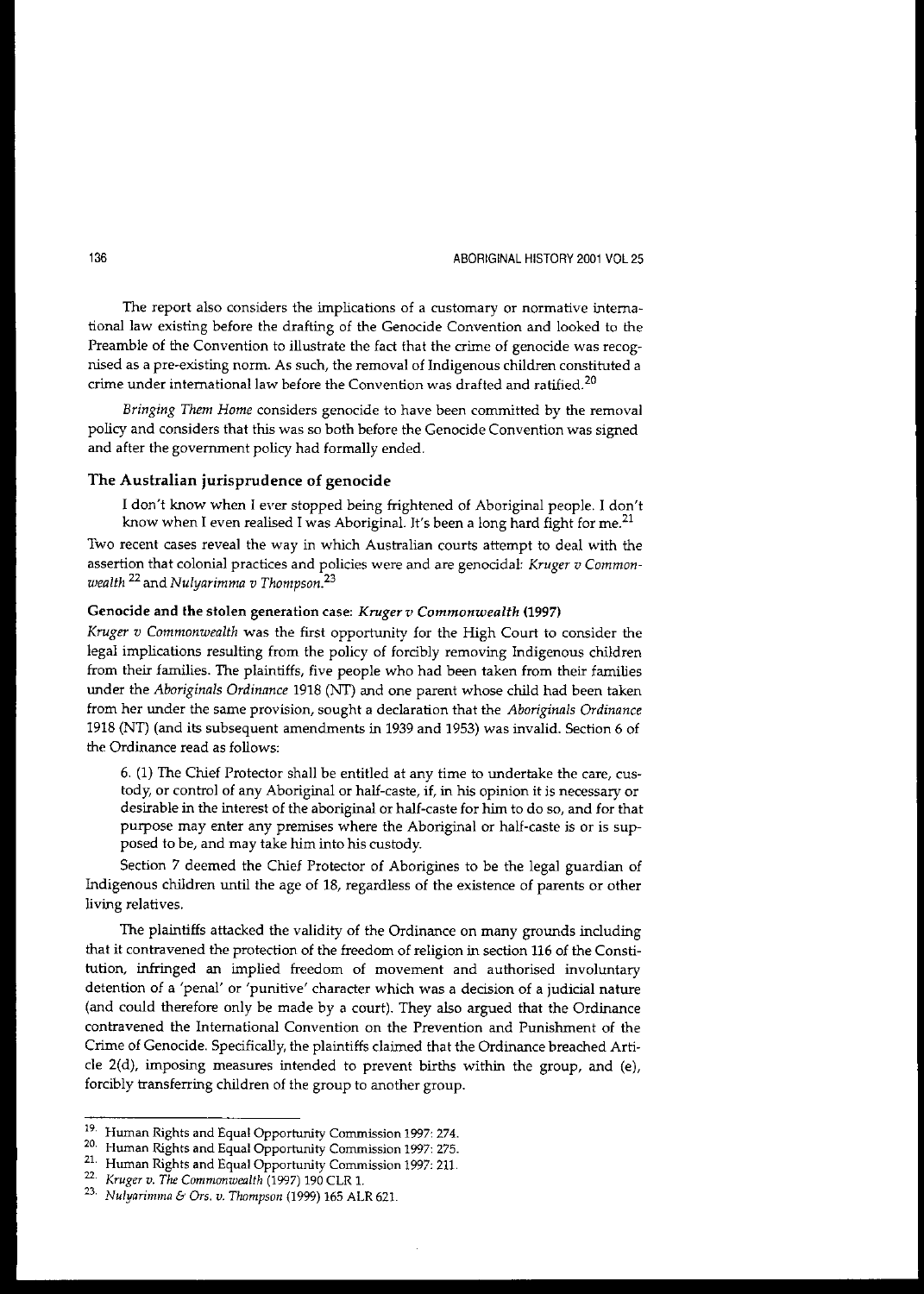**The plaintiffs were unsuccessful on each count but the judicial reasoning as to** why the Genocide Convention did not apply in this case deserves closer scrutiny. Argu**ments that the Ordinance breached the provisions of the Genocide Convention were** rejected primarily on the basis that the Genocide Convention came into force in 1951 and the Ordinance was enacted in 1918, more than 30 thirty years before then. In taking this line of reasoning, the plaintiffs' argument that the Genocide Convention merely **gave expression to a pre-existing international norm was unpersuasive.**

**Justice Dawson noted that at no time did the Convention become incorporated into domestic Australian law. He relied on the legal requirement that the provisions of international treaties be incorporated into Australian law through legislation, just as the** *Racial Discrimination Act* 1975 *(Cth)* incorporates some of our obligations under the *Convention on the Elimination of allforms ofRacial Discrimination.* **Justice Dawson stated in his decision:** 'Where such provisions have not been incorporated they cannot operate as a direct source of individual rights and obligations'.<sup>24</sup>

By this reasoning, not only are the principles of the Genocide Convention unable to be relied upon by the plaintiffs, but the norms of international law are also out of their reach. It is only when the Australian law incorporates those norms in legislative **form that there is an avenue of redress for people in that jurisdiction. Justice Dawson concluded that this meant that the provisions of the Ordinance were not invalid, even if** they did offend the principles of the Genocide Convention. In doing so, he rejected the claim of the plaintiffs that there 'are some rights at common law which are so fundamental that it is beyond the sovereign power of parliament to destroy.<sup>25</sup> Instead, he **relied on the doctrine of parliamentary sovereignty, namely, that the Parliament has the** highest authority to make laws as long as they are constitutional. This was consistent **with his view that** international law **is not part of Australian law unless the Australian Parliament passes legislation to incorporate it.**

**According to the Genocide Convention, a necessary element in genocide is an** 'intent to destroy' an ethnic, racial or religious group. Justice Toohey hinged his rejection of the plaintiffs' argument on the applicability of the Genocide Convention in part on the fact that the definition required 'intent to destroy'.<sup>26</sup> He found that the benevolent wording of the Ordinance  $-$  'in the best interests of the child'  $-$  did not show such intention. Thus, the paternalistic wording of the Ordinance, according to the courts, defeated the argument of 'genocide' since it did not evidence the intent required to **prove it under** international law. **Justice Dawson stated that:**

**There is nothing in the 1918 Ordinance, even if the acts authorised by it otherwise** fell within the definition of genocide, which authorises acts committed with intent to destroy the whole or in part any Aboriginal group. On the contrary, as has already been observed, the powers conferred by the 1918 Ordinance were **required to be exercised in the best interests of the Aboriginals concerned or of the**

*<sup>24.</sup> Kruger v The Commonwealth* **(1997) 190 CLR 1: 71. Justice Dawson does note that where legisla· tion is unclear, relevant international treaties can be used to aid interpretation. This is a mechanism allowed under the Acts Interpretation Act (Cth).**

*<sup>25.</sup> Kruger v The Commonwealth* **(1997) 190 CLR 1: 72 Justice Dawson relies on** *Union Steamship Co. ofAustralia Pty Lld v King* (1988) 166 CLR l.

*<sup>26.</sup> Kruger v The Commonwealth* (1997) 190 CLR 1: 88.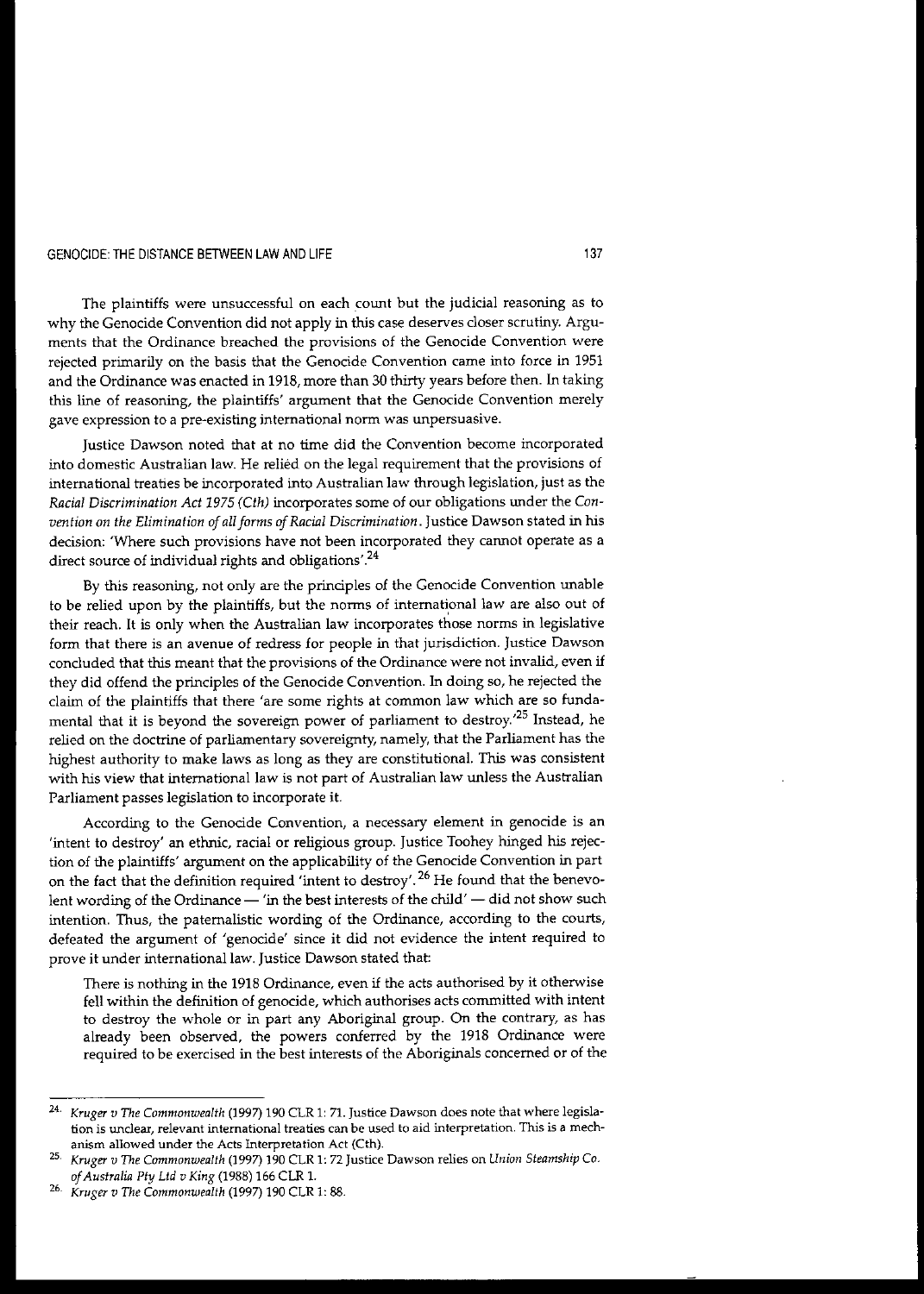Aboriginal population generally. The acts authorised do not, therefore, fall within **the definition of genocide contained in the Genocide Convention.<sup>27</sup>**

It was a sad irony that the benevolent language of the legislation defeated the **plaintiffs' claims when that same Ordinance was used in a way that furthered the ideol**ogies of assimilation, racial inferiority and 'breeding out'; but this context and legacy remained outside the sphere of judicial consideration since the court only looked at the **wording of the statute.**

**Justice Gaudron, who has been more sympathetic to the view that there are basic** rights that are so fundamental that they cannot be destroyed,  $^{28}$  also concluded that, on **the face of it, the Ordinance did not authorise acts of <sup>I</sup> genocide' as defined and prohibited under the Genocide Convention. She did, however, add that 'if acts were** committed with the intention of destroying the plaintiffs' racial group, they may be the **subject of an action for damages, whether or not the Ordinance was valid'. This was the strongest statement that there may be a remedy for the crime of genocide within Australian law. However, it was the minority view.**

Because the plaintiffs' claims had been limited to a challenge on the wording of the Ordinance, the High Court considered the legislation as a matter of fact, devoid of its ideological, social and historical context. This detachment from social context occurred in the face of the findings of the Human Rights and Equal Opportunity Com**mission's** *Bringing Them Home* **report on the enormous emotional, physical and** psychological harm caused by the removal policy contained in the Aboriginals **Ordinance.**

#### Genocide and dispossession: *Nulyarimma v. Thompson (1999)*

This litigation was the joining of two cases, *Nulyarimma v Thompson* and *Buzzacott v Hill.* In the first suit, the plaintiffs brought an action seeking to have the Prime Minister John **Howard, Deputy Prime Minister Tlffi Fischer, Senator Brian Harradine and Senator** Pauline Hanson arrested on allegations that they had committed the criminal offence of genocide through their support and role in the implementation of the *Native Title Amendment Act* 1998 (Cth). The second case was a motion to strike out proceedings by the plaintiff against the Minister for the Environment (Senator Robert Hill) and the Minister for Foreign Affairs (Alexander Downer) for failure to apply to UNESCO for World Heritage Protection of their land. The plaintiff argued that this failure to act amounted to genocide and was a breach of a fiduciary obligation. Both of these cases saw the plaintiffs argue that the lack of protection of land rights threatened the physical and cultural survival of the Indigenous people and amounted to the crime of genocide.

**The argument in** *Nulyarimma v Thompson,* **as Justice Merkel set it out, ran as** follows:

**The prohibition against genocide is a customary norm of intemationallaw;**

**Australian municipal law incorporates customary norms of international law without the need for legislation;**

*<sup>27.</sup> Kruger v The Commonwealth* (1997) 190 CLR 1: 70.

**<sup>28.</sup> As per her judgements in** *Australitm Capital Television Pty Ltd v Commonwealth* **(1992) 177 CLR** 106: 212; *Kruger v The Commonwealth* (1997) 190 CLR 1: 196-7.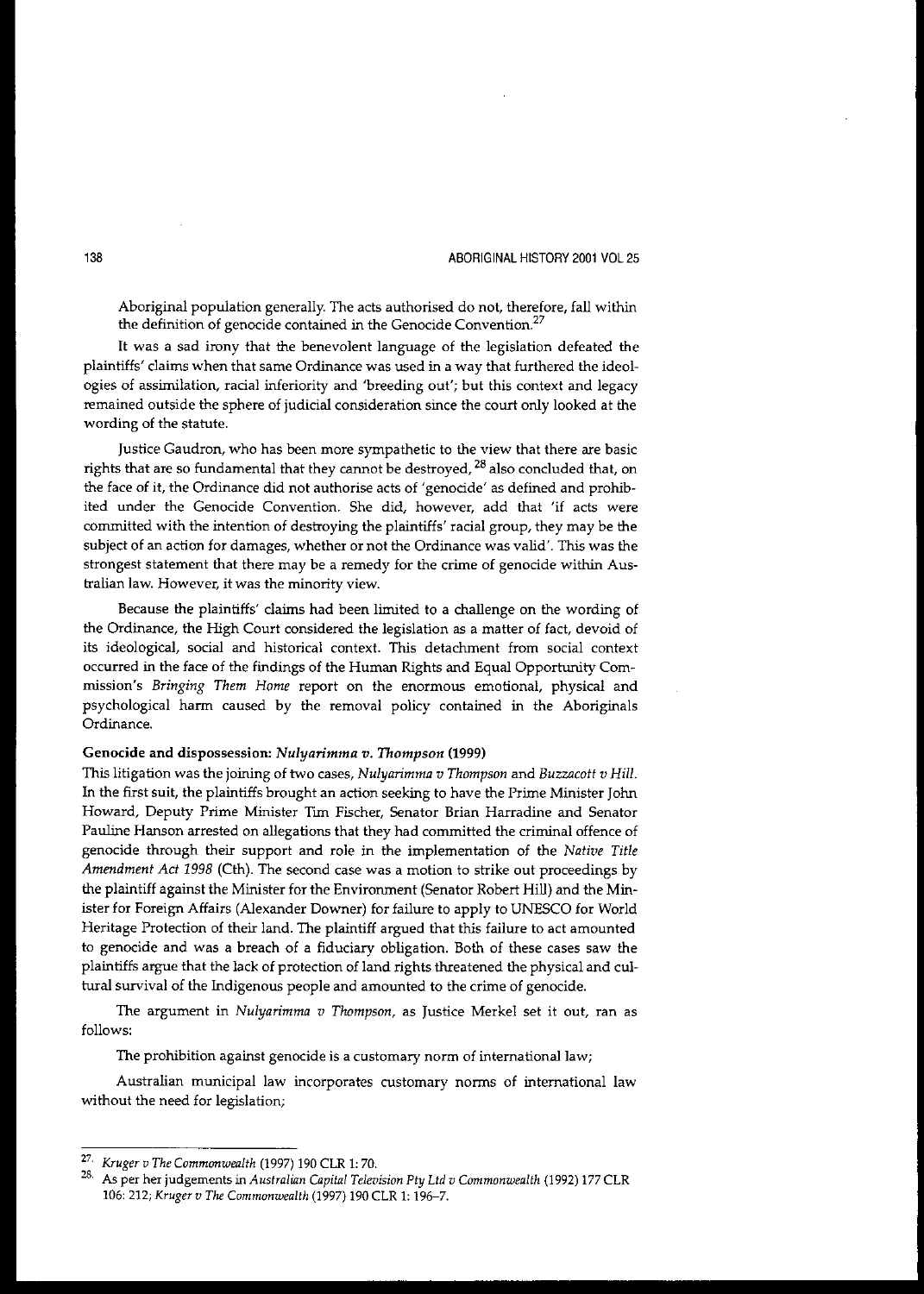**The universal crime of genocide, as a customary norm of international law, has been incorporated into the common law of Australia.<sup>29</sup>**

**The issue in dispute in this case, as identified by Justice Merkel, was 'whether the crime of genocide, which attracts universal jurisdiction under international law, can become part of Australian law without a legislative act creating genocide as an offence'.3D To rephrase, the issue that the Court saw the parties in disagreement over was whether it was necessary to pass legislation in order to incorporate international norms into Australian law or whether such norms are already an inherent part of our domestic laws.**

Justices Wilcox and Whitlam held that a breach of the Genocide Convention does not mean a breach of Australian law. The crime is prohibited by international law and **Australia has an obligation under the Convention to extradite or prosecute anyone within its jurisdiction. It would be constitutional for the Commonwealth Government** to implement legislation to facilitate the trial of persons who have breached the Convention, though at the time of hearing it had not yet done so.

This is despite the fact that, in considering the evidence, Justice Wilcox made the **following observation:**

Anybody who considers Australian history since 1788 will readily perceive why some people think it appropriate to use the term'genocide' to describe the conduct of non-indigenes towards the indigenous population. Many indigenous people have been wiped out, chiefly by exotic diseases and the loss of their traditional I ands, but also the direct killing or removal of individuals, especially children.<sup>31</sup>

**However, the issue for him, as it had been for the court in** *Kruger v Commonwealth,* **was one of intention:**

**However, deplorable as our history is, in considering the appropriateness of the term'genocide', it is not possible too long to leave aside the matter of intent.<sup>32</sup>**

He explains:

Of course, there was an element of intent about all the killings. A squatter who shot at Aboriginals in reprisal for them spearing his cattle must be taken to have intended to kill the *individuals* at whom he shot; it cannot necessarily be presumed he intended to destroy the *group* as such, even in part.<sup>33</sup>

**He concluded that the element of intent in genocide seemed to have been overlooked** by the plaintiffs in the formulation of their claims before the court and states:

**However, if one is to use a legal term like 'genocide' to describe that process, it is** important to remember this entails a requirement to prove an intent to destroy a people.<sup> $34$ </sup>

Further, Justices Wilcox and Merkel held that since the legislation was part of usual parliamentary business, it would be against the public interest if prosecution of this type sought by the plaintiffs could occur as it would circumvent the doctrine of

*<sup>29.</sup> Nulyarimma* & *On;. v Thompson* (1999) 165 ALR 621: 64l.

*<sup>30.</sup> Nulyarimma* **&** *Ors. v Thompson* **(1999) 165 ALR 621: 642.**

<sup>31.</sup> *Nulyarimma* & *On;. v Thompson* (1999) 165 ALR 621: 624.

*<sup>32.</sup> Nulyarimma* & *Ors. v Thompson* (1999) 165 ALR 621: 626.

*<sup>33.</sup> Nulyarimma* **&** *Ors. v Thompson* **(1999) 165 ALR 621: 626.**

*<sup>34.</sup> Nulyarimma* & *On;. v Thompson* (1999) 165 ALR 621: 627.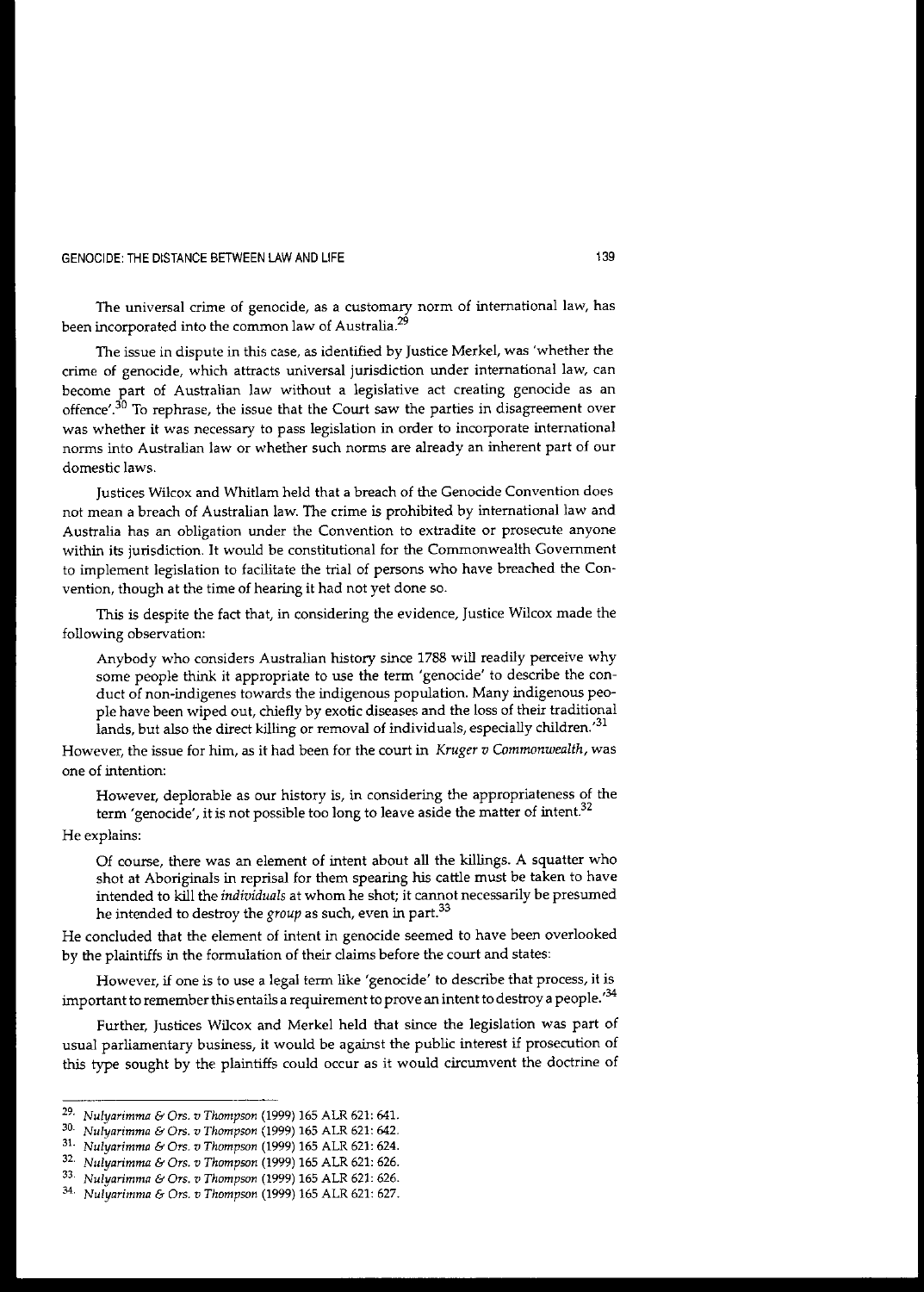parliamentary privilege. Support for the passing of a valid legislative act could not constitute criminal conduct. They further considered that the opinions expressed by the defendants in this matter were of a political nature and protected by the implied free**dom on communication tmder the Commonwealth Constitution.<sup>35</sup> It is hard to** overlook the conclusion that there is an implied right to protect the political communication of the defendants but no implied right to the protection from genocide held by the plaintiffs.

Justice Merkel concluded:

Undoubtedly, a great deal of conduct engaged in by governments is genuinely believed by those affected by it to be deeply offensive, and in many instances harmful. However, deep offence or even substantial harm to particular groups, **including indigenous people, in the community resulting from government action is not genocide.<sup>36</sup>**

The court also stated that the *Native Title Amendment Act* 1998 (Cth) did not evi**dence the requisite intention needed to make Qut,** *prima facie,* **a case of genocide. In** addition, the decision by the Federal Government not to proceed in seeking Heritage Protection listing for a site was a policy decision and not justiciable. The Justices also **noted that obligations under the World Heritage Convention are owed to States, not to individuals so a private citizen cannot bring a suit if there is a breach of such a duty.**

The High Court has refused special leave to have the case heard. $37$ 

### The gap between language and **law**

Claims to breach of the protection from genocide by the practice of child removal and from further dispossession have been unsuccessful in Australian courts. They have failed because of the legal definition of genocide, legal technicalities and the rules of **evidence.**

In both *Kruger v Commonwealth* and *Nulyarimma* & Ors. *v Thompson* the plaintiffs faced several hurdles. One was the definition of genocide and its demand of the ele**ment of intention. The benevolent wording of the ordinance that empowered agents of** the state to remove children and the wording of the *Native Title Amendment Act* 1999 in facilitating further extinguishment of native title interests did not show an intention to **commit genocide. The court looked merely within the four corners of the laws, not** delVing into the social context in which those laws were made nor the effects of those **provisions.**

Genocide in this context is part of the colonisation process that takes place in **many guises over many generations, with many attempts, with many policies, with** many administrators. Henry Reynolds has been cautious about the label 'genocide'. In *Frontier: reports from the edge of white settlement<sup>38</sup>* he notes that decrease in numbers on **the frontier are attributable to disease more than violence but that this does not answer** what he sees as the central question: 'Did Significant numbers of settlers seek the total

**<sup>35.</sup> Justices Wilcox and Whitlam relied on Lange v Australian Broadcasting Corporation (1997)** 189 CLR 520.

*<sup>36.</sup> Nulyarimma* & *Ors. v Thompson* (1999) 165 ALR 621: 671.

**<sup>37.</sup>** Special leave **was denied on 4 August 2000.**

**<sup>38.</sup> Henry ReynoIds 1987.**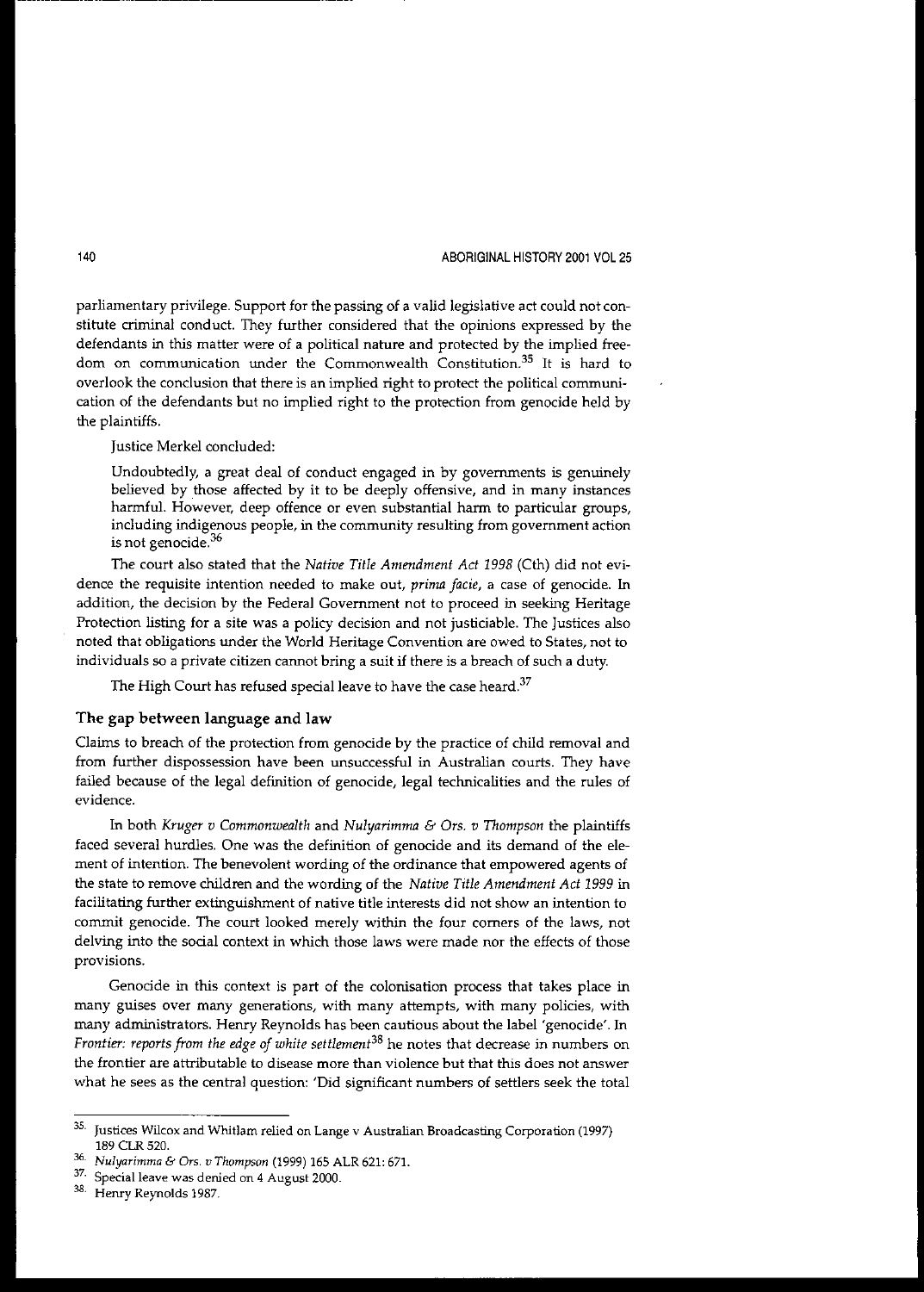### GENOCIDE: THE DISTANCE BETWEEN LAW AND LIFE 141 CHARGE 141

destruction of Aboriginal Australia?<sup>39</sup> Reynolds tracks three colonial reactions: those who were horrified at the treatment of Aboriginal people, those who thought the 'dying out' of Aboriginal people was inevitable, and those who 'were pleased with the result **and sought to hasten the predetermined result'.40**

---------------------------------

In *Nulyarimma v Thompson,* Justice Merkel acknowledged that there was violence and that there were harmful assimilation practices, but could not fit those historical events into the legal definition. The court also had trouble dealing in isolation with just one of the elements that worked together to make Indigenous people vuInerable to physical violence and genocide. It is difficult for the court in its judicial process to take **stock of the historical accounts of intentional murders on the frontier sanctioned by the government, not because of policy, command or order but because officials, through** either indifference or impotence, did nothing to prevent them. In such ad hoc and multifaceted colonial violence, it is difficult to identify the agent of genocide. Is it the members of the colonising society? Is it someone in official authority? Is it the Crown? **And with several colonies, how can a coordinated policy be determined? An intention** might be inferred from the frontier invaders but it is hard to link it to the bureaucrat in the colonial office, especially when there are no 'smoking guns' in the colonial **documentation.**

**Intention and blame are hard to attribute as a historical matter and, for that rea**son, are no less difficult in the legal context. Courts avoid these dilemmas by sticking to **narrow questions and confining their questions to the wording of legislation.**

**A. Dirk Moses argues that genocide needs to be considered with a more dynamic** analysis, one that looks holistically at the process of colonisation. 41 He has argued that the debate around 'genocide' has become polarised as '[o]ne side claims that European **colonisation of Australia was genocidal; the other denies it,.42 This polarisation has** meant that the nuances in the debate have not been able to be properly explored. He concludes that 'the British colonisation of Australia was *objectively* and *inherently* ethnocidal and fatal for Aborigines, and potentially genocidal'.43

Although Moses is talking about historiography, his observations work equally for the jurisprudence of genocide. It is no coincidence that the two sides on this histori**ographic debate are split on the issue of whether there was an intention to commit the** genocidal act, the very part of the definition that raised difficulties for the plaintiffs in *Kruger* and *Nulyarimma*. His holistic and dynamic approach to understanding the phe**nomena of genocide would go some way towards countering the detached and isolated** way in which courts to date have analysed the circumstances of genocide.

The other legal issue that has thwarted Indigenous claims of genocide is the issue of the extent to which the Genocide Convention is incorporated into Australian law. One school of jurisprudential thought says that, as a norm of international law, it is a

<sup>39.</sup> **Henry Reynolds 1987: 54.**

**<sup>40.</sup> Henry Reynolds 1987: 54.**

<sup>41.</sup> A. Dirk Moses 2000.

<sup>42.</sup> Moses 2000: 89.

<sup>43.</sup> **Moses 2000: 92.**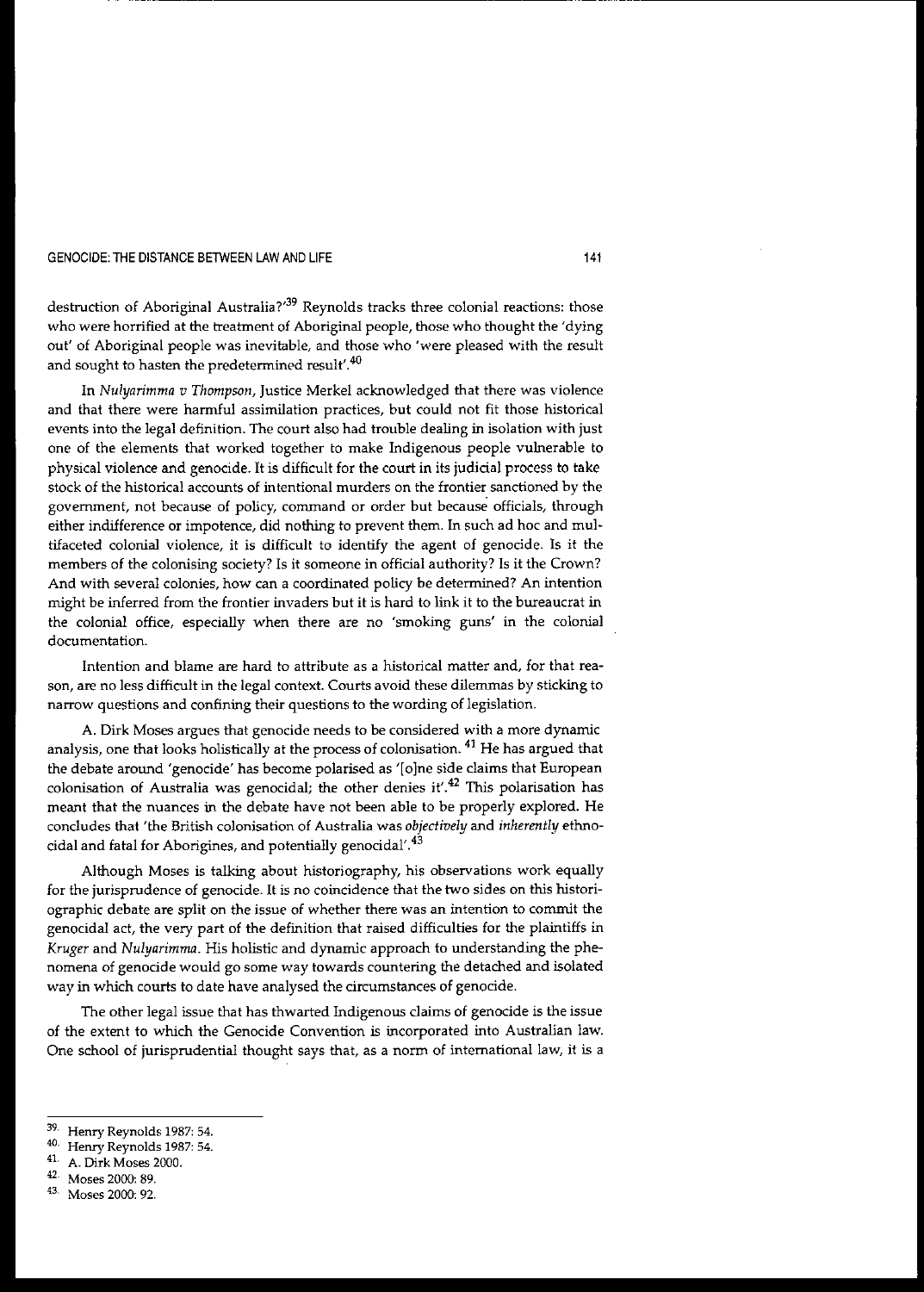part of our domestic laws. The other school holds that legislation is required before **intemationallaw is incorporated.**

Thus, the law concludes with a seemingly frustrated shrug that what is morally **wrong is not always legally wrong. There are, as these cases bear Qut, lawyers' tricks to stop justice - definitions, intent, proof, evidence. Narrow formulations of questions** facilitate the avoidance of the context and effects of legislation. There are also proce**dural issues of whether international norms are part of Australian laws, whether the** Genocide Convention is part of Australian law. As the plaintiffs discovered, rights **under** international law **may have no enforcement mechanism within Australia.**

This ability of the colonial legal system to seemingly approach the claims of geno**cide with a fac;ade of neutrality, has also meant that expressions from an Indigenous** point of view are sidelined. For Indigenous plaintiffs, it doesn't matter whether the **crime of genocide was committed as it was defined by intemationallaw and it doesn't matter whether there was intention or not. What seems to be more important from the Indigenous perspectives are the** *effects* **of the actions of the government - these actions** have amounted to damage to Indigenous people, families and communities and they **choose to use the word'genocide' to describe it. This moves the discussion outside of** the words of the statute to the side-effects and legacies of those sanctioned actions.

Massacres of Aboriginal people form part of the rich oral histories of Indigenous **people all over Australia, with sites where such atrocities took place now taking their** place amongst the other stories and lore and histories that mark land. Such acts of mas**sacre were chronicled in letters home and diaries, places where candour revealed the** acceptance of the bloodshed, and in the parliamentary documents when such incidents were reported and investigated.<sup>44</sup> Similarly, Indigenous families are riddled with the impacts of the child removal policy. Separation from family, disconnection from culture, and institutionalisation run through Indigenous lives, as the *Bringing Them Home* report **attests. Yet, those on the right dismiss an expression of those effects as mere emotional** rhetoric.<sup>45</sup> With these legal impotencies, it becomes clear why Indigenous people who feel that the rules of the coloniser, made by the coloniser, help the coloniser treat the perception of law's neutrality with skepticism.

### The gap between justice and rules

The law is often portrayed and believed to be operating in a neutral, considered and **objective manner. Legal deliberations on emotive subjects are considered rational and reasonable, governed by the rules of evidence and rule of law, above the emotive and passionate. However, Australian laws contain a colonial bias that the follOWing account of colonial-sanctioned genocide bears out.**

The Ourack family, led by Patrick 'Patsy' Ourack, formed an expedition to go into the Kimberley region in 1881 to 1882. Mary Ourack, Patsy's granddaughter, chronicled the family's history in *Kings in grass castles.* It reads like a classic, heroic tale of taming

**<sup>44.</sup> Such incidents are chronicled in Bruce Elder 1988.'The span of Elder's consideration is the** 18205 to the 1920s.

<sup>45.</sup> See generally Colin Tatz 1999.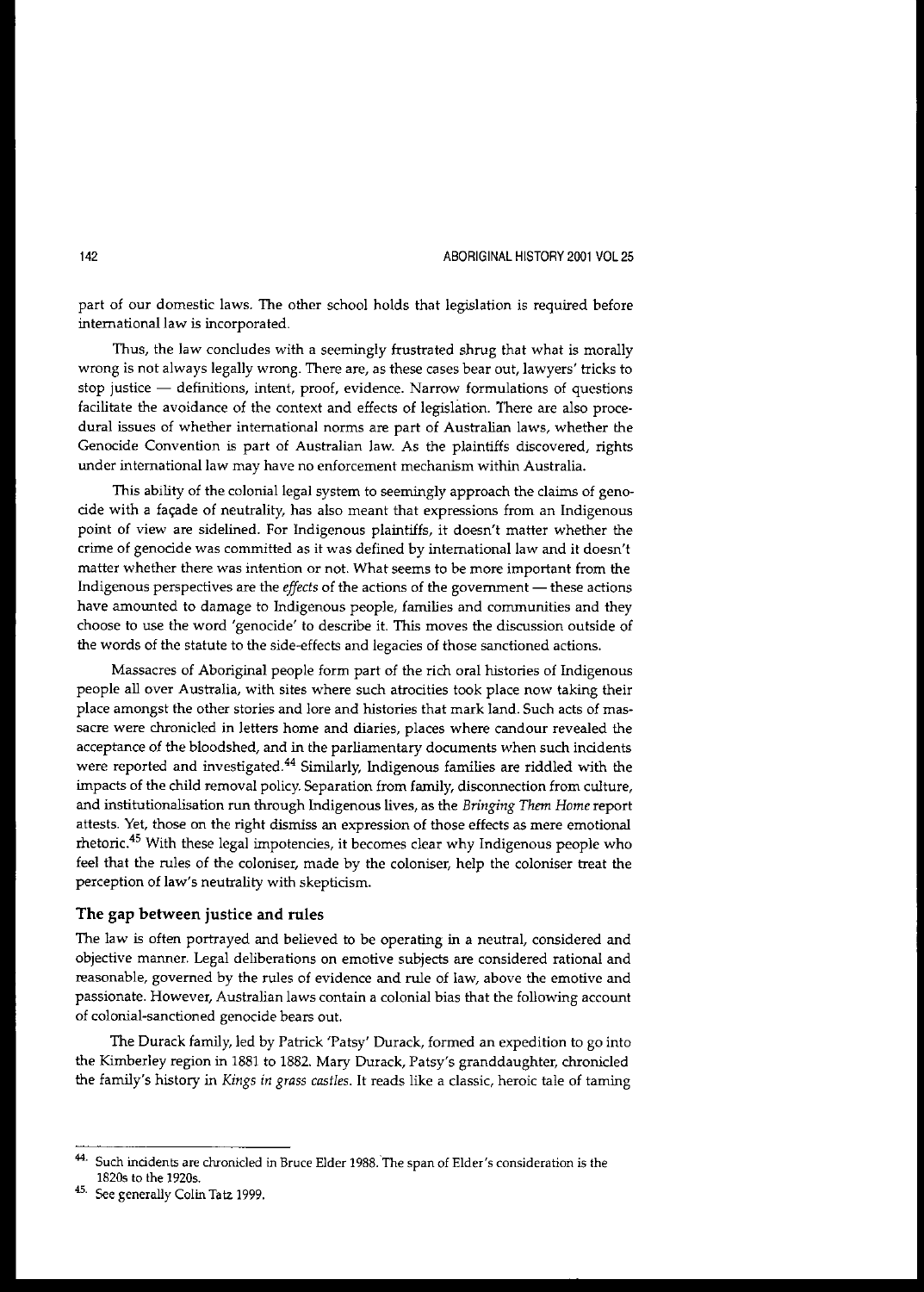the wild land and the wild beasts (including the Aborigines). In her book, Mary Ourack described contact with the Aborigines in the following terms:

In a deserted camp [Michael Stumpy Ourack] picked up some part-finished and broken spearheads, fashioned from the flint and agate of the rocks around, like relics of the stone age found in the drifts and caves of Europe. The camp had been left hurriedly, probably on his coming, and embers still glowed on a small cairn of **stones. Hoping to find a bird or goanna, ready cooked in skin or feathers, to appease his hunger, he moved the hot stones to uncover in horror the part-cooked** body of a child.<sup>46</sup>

This excerpt is particularly telling. The colonial meta-narrative asserts that Indigenous people just disappeared in the face of on-coming European 'settlers' — the myth that supported the legal fiction of *terra nullius.* Also note the implied reference to the **savage practice of cannibalism which was not practised in the Kimberley, a mechanism** to dehumanise Indigenous people in that area.

On a closer look, *it* becomes apparent that *Kings in* Grass Cas*ties* masks the frontier **violence for conquest. Mary Durack provides several examples of this force and vio**lence, but in justified terms:

**Punitive parties, meeting out stern retribution for the death of JackTravers ... who** had had his head chopped off while bent over his baking dish, had done nothing to intimidate them. Lately they had taken to mutilating horses, skulking on the **outskirts of the mobs and sometimes causing a starnpede,47**

Ourack tells the typical colonial tale in which punitive expeditions were justified **because they taught the natives a lesson and ensured that valuable stock was safe. We can read under these lines the usual colonial spin on these encounters. There is no** investigation of the actual reasons of the conflict (we assume that Jack Travers was an **innocent victim where historians reveal that most such attacks were provoked, most** often by abuse of Aboriginal women.) $48$  Also, we can read in her text that many people were punished for the death of one white man, and those so punished may or may not be the actual 'murderer(s)'.

Similarly, in the response to the death of a popular man, Big Johnnie (speared as **he rode along a river bank by an unknown person), we see the usual colonial** perspective:

Big Johnnie had been a hero to stockmen of Cooper's Creek and the overland trail and the shock of his death hardened their hearts to steel against the blacks. $49$ 

One can only imagine what the vengeful passions of men whose hearts had hardened to steel against the Indigenous people led to. Ourack advises further on:

**One lesson they learned from this chase, however, was the 'treachery' on the part** of the blacks must be met with 'strategy' by the whites.<sup>50</sup>

 $\frac{46}{17}$  Mary Durack 1959: 217.

**<sup>47.</sup> Durack 1959: 247.**

**<sup>48.</sup> Ann McGrath 1984: 235. See also Ann McGrath** 1987, *Born in the cattle,* **Alien & Unwin, Sydney.**

Durack 1959: 293.

<sup>50</sup> Ourack 1959: 294.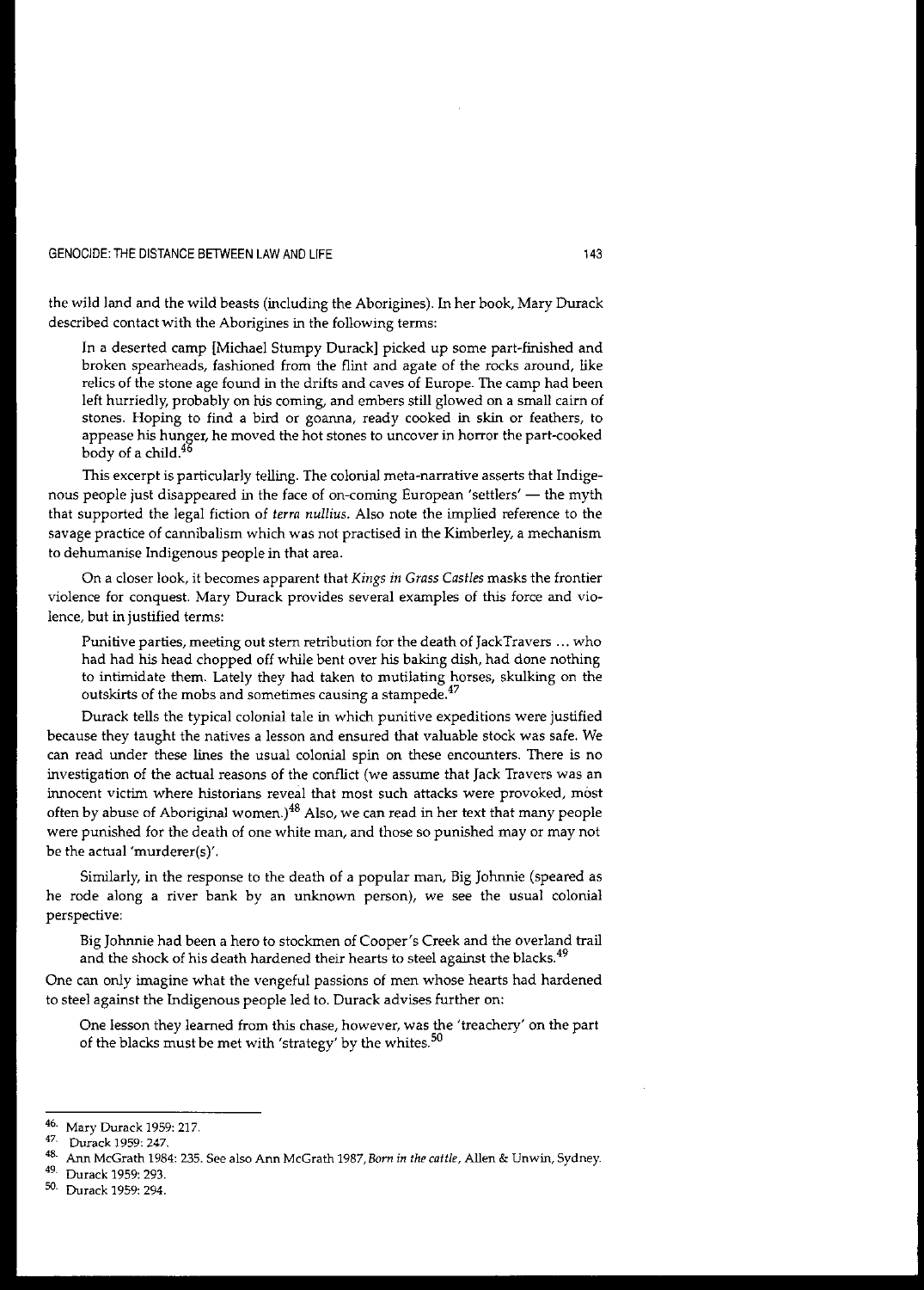**Criticisms made of 'excesses' on the frontier that flowed from those who lived away from such a brutal and violent existence are dismissed by the Duracks:**

**Disappointment was expressed throughout the north when, owing to the protests of so many 'uninformed sentimentalists' in safely settled areas, Forrest's motion** was thrown out. What, demanded the bush people, was a handful of pioneers, menaced by savage tribes hundreds, perhaps thousands strong, supposed to do? Were they to admit defeat, clear out and give the country back to the Aborigines, or quietly turn the other cheek, confident that 'sweet reason' would at length pre**vail while their relatives and friends were murdered and their stock destroyed?51**

Another member of the Durack family, Jim Durack, wrote the following verses, **included in** *Kings in Grass Castles:*

You who tread safe the city's beaten tracks,

May well believe in kindness to the blacks.

Would you still hold your dusky friend so dear

If he was dodging round you with a spear?

 $\ddot{\phantom{a}}$ 

How else than cold the lonely stockman's heart **Who sees his horse lie slain by savage dart?** Picture the frenzy on the squatter's brain When spearing bullocks dot the spreading plain, Or, how the solitary traveller feels When round his camp the sneaking nigger steals ... No suppliants they face who would disguise Their bloody purpose from their victim's eyes ... Thoughtless he turns towards his waiting hack, Too late - too late! The spear is in his back ... Ah who shall judge the bushman's hasty crime Justified by both circumstance and clime? Righteous the hate with which the soul is filled When man must slaughter or himself be killed  $...$ <sup>52</sup>

**Mary Durack attempts to put these genocidal sentiments in context:**

Although his verses would no doubt have lent more weight to the other side of the **argument, young Jim's indignation at the city critic was not unjustified for what**ever principles men professed while 1,000 miles away, once in Kimberley they all more or less subscribed to the philosophy of 'us or them'.<sup>53</sup>

Later on, in the period of 1891 to 1893, Durack notes the 'law' taking over the policing on the frontier:

s1. Durack 1959: 313.

<sup>52.</sup> Durack 1959: 313-14.

<sup>53.</sup> Durack 1959: 314.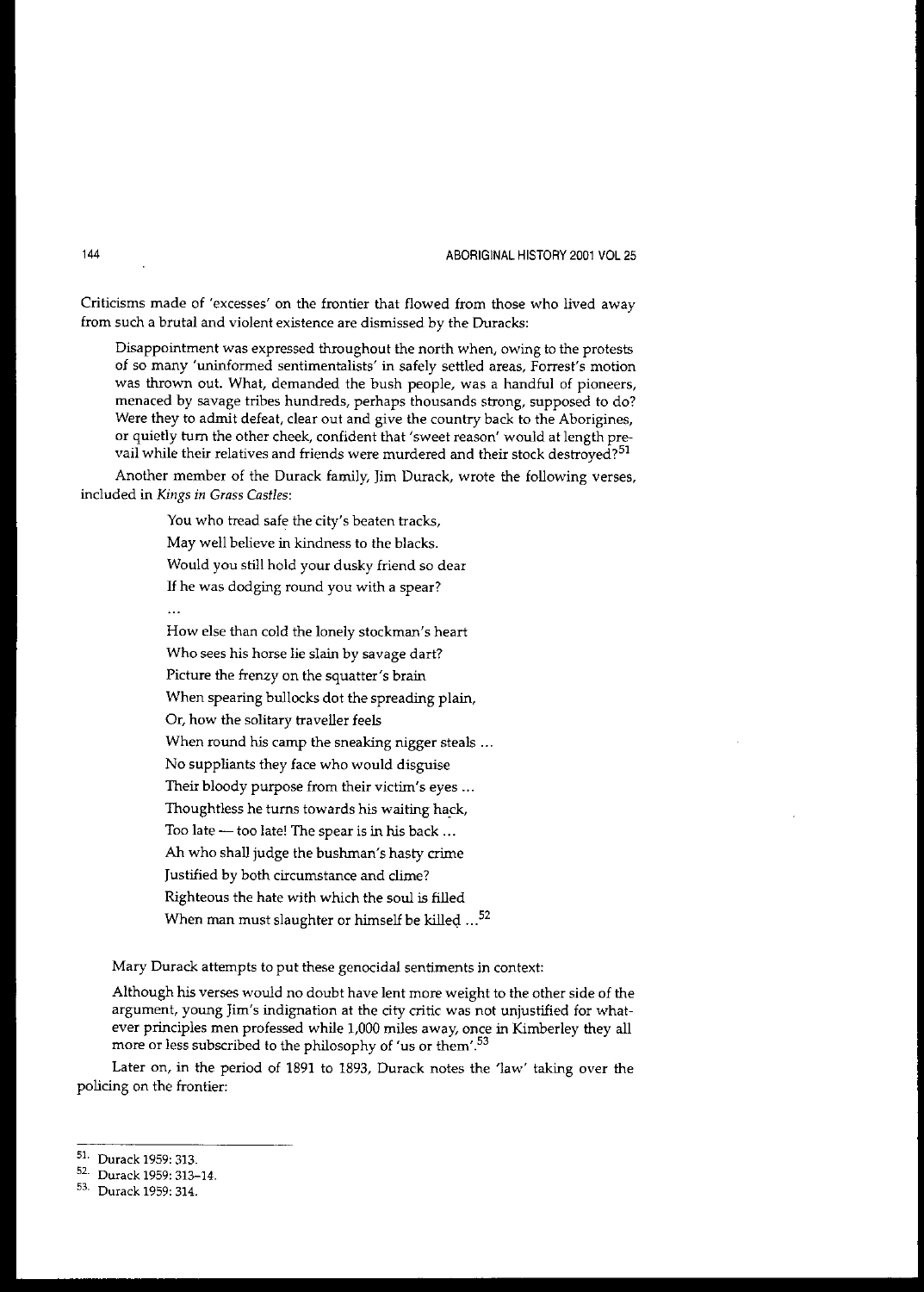**Moreover, a daily living allowance of 25 5d 'per knob' for all natives arrested as** suspects and witnesses made it profitable to bring in as many as they could man**age. Chained together neck to neck, wrist to wrist, the long lines of prisoners, men, women, and children, wound their miserable way over the bush tracks to receive sentence in Wyndham, Derby or Hall's Creek.<sup>54</sup>**

The vengeful, calculated and senseless killing of Aboriginal people is no longer carried out by punitive expeditions, but becomes legitimised as 'policing', carrying the sanction of the legal system.

And the history of violence in the area is not a thing of the past, occurring during Mary Durack's lifetime. In fact, one does not have to look too far back in time to find **violence on the frontier in the Kimberleys. The Forrest River Mission and Ernest River** Massacres took place in the Kimberleys in 1926. Four white men (two mounted constables and two policeman) and two Aboriginal trackers moved through the camps of the area, killing indiscriminately as they went:

**They would ride out in the morning, move into a camp, capture as many of the** inhabitants as possible, chain them together, and bring them back to the base camp. They would separate the men from the women. The men, still chained together, were led away from the camp to a lonely place on the edge of Forrest **River where they were tied to a tree and shot.**

**The women, who had been chained to a nearby tree, were forced to witness the** death and cremation of their menfolk. They were then marched for another 10 kilometres along the riverbank.... they were all executed ... and the bodies were burnt. 55

The gang moved along the Forrest River, which joins the Durack River, for a week capturing, killing and burning bodies to conceal the evidence:

Where the men had been done to death was a small tree to which the prisoners had evidently been fastened. Round this tree was a ledge of rock about a foot high. Dark stains were still visible, though great efforts had been made to clean up the declivity.<sup>56</sup>

Men and women were slaughtered, their bodies burnt to dispose of them. The per**petrators were police and the crime took place on a reserve. Reverend Gribble presented a report on the murders to the Western Australian Parliament but it did lead to an investigation and action.<sup>57</sup> Two of the men involved in the massacre** were arrested for murder. They received sympathy and support from the local **white community and were acquitted.**

At the moments in which the law took over where the 'policing' of the punitive expeditions left off and the point at which the law was impotent to prevent or punish **frontier violence perpetrated by white men against Indigenous people, it became complicit in the colonial agenda of conquest, dispossession, violence and genocide. It is**

<sup>54.</sup> Durack 1959: 368.<br>55. Bruss Elder 1998.

**<sup>55.</sup> Bruce Elder 1998: 171.**

**<sup>56.</sup> Reverend Gribble's report 6 Aug 1926 in 'Royal Commission into the killing and burning of bodies of Aborigines in East Kimberley, and into police methods when effecting arrest', vol1,** *West Australian Proceedings of Parliament and Papers* **1928, Perth: 10, in Stone (ed) 1974: 15!.**

**<sup>57.</sup> Reverend Gribble's report, 6 August 1926 in Stone (ed) 1974: 149-52.**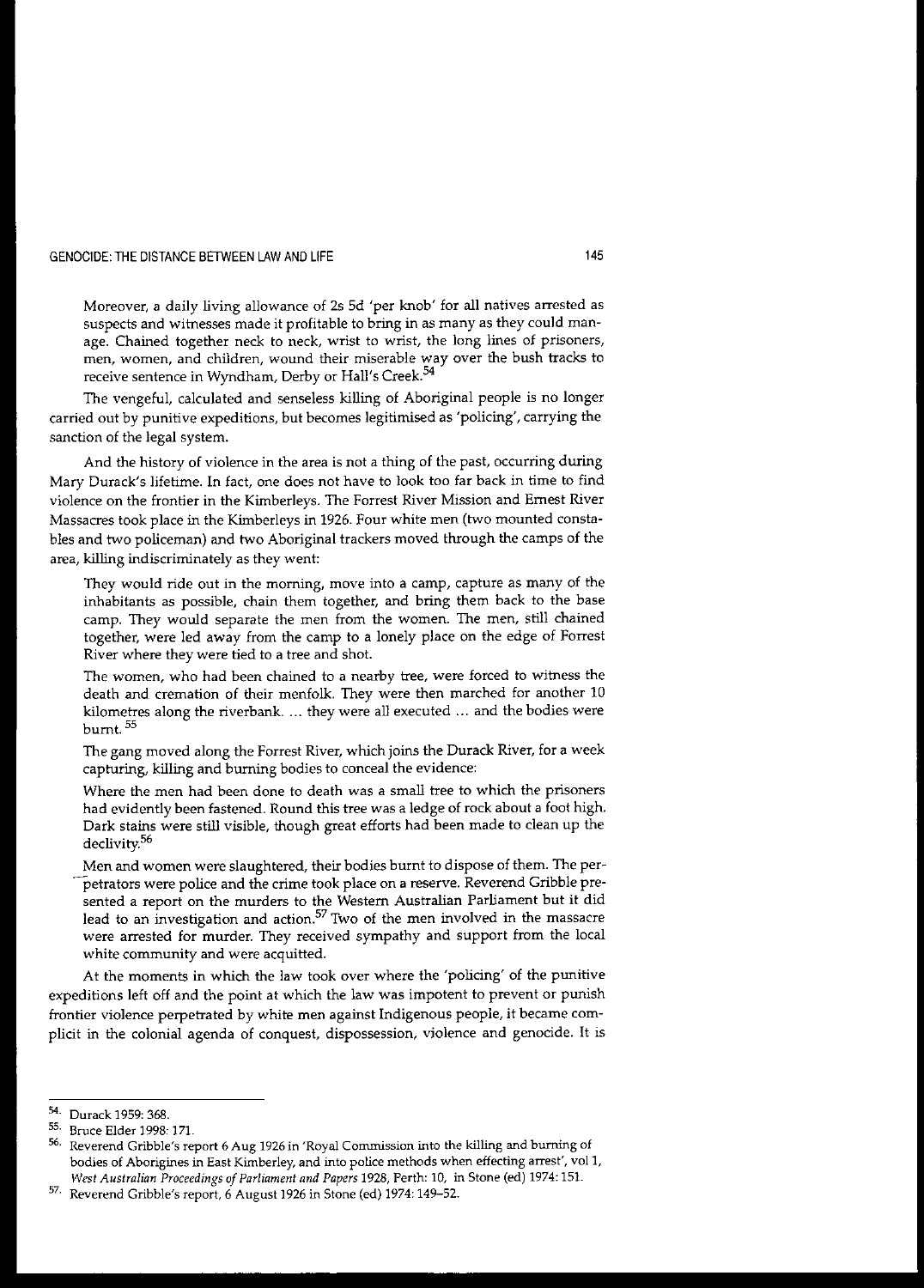hard to find neutrality within this role played by laws and the agents of the legal **system.**

# Some conclusions: legacies and legal impotency

Historiography is readily acknowledged to be contested ground. It is less readily accepted that the legal system is also an arena of conflicting ideologies. Masked behind **the fac;ade of neutrality and reason, the legal system is often assumed to the objective arbiter of truth. The manner in which Australian CQurts have dealt with claims of geno**cide evidences the parallel links between the different perspectives of history and the different perspective of law. Within both disciplines, there are conflicting narratives, **conflicting views and many grey areas.**

Underneath the Law's presumed neutrality are the grey spaces in which the geno**cidal practices of colonisation fall, as do debates about the way to categorise the crimes** of the past. When the High Court overturned the doctrine of *terra nullius* in *Mabo v Com*monwealth<sup>58</sup> it did not address the issue of where this left the relationship with Indigenous people, leaving the assumption of a peaceful settlement. What this newly **created legal fiction does is reinforce the skepticism of the use of the term'genocide' to** describe the experience of Indigenous people under colonisation.

While legal technicalities have seen claims of Indigenous peoples that genocide has been committed by the state defeated, these legal pronouncements do nothing to **erase the conviction that Indigenous communities feel about <sup>I</sup> genocide' being the word** and the concept that describes the colonial legacy inherited and still pervasive. These **convictions form part of the legitimate contest over the writing of Australia's colonisa**tion. The law has more trouble recognising and accommodating that perspective.

Paul Keating, in the speech he delivered in Redfem Park in 1992, stated:

We took the traditional lands and smashed the traditional way of life. We brought the disasters. The alcohol. We committed the murders. We took the children from **their mothers. We practiced discrimination and exclusion. It was our ignorance** and our prejudice. And our failure to imagine these things being done.<sup>59</sup>

**This approach needs to permeate not just Australia's psyche but Australia's juris**prudential psyche as well. The chasm between the use of the term 'genocide' as a descriptor of experience by Indigenous people and the refusal of the legal system to consider those acts as amounting to genocide says more about the conceptual leaps that **still need to be made in the institutions of Australian society and those in positions of** power than any delusion about the past by Indigenous people. We live with the legacies **of those practices everyday, as the** *Bringing Them Home* **report evidenced and** concluded.

# Acknowlegdements

Thanks to Stephen Grant, Andrew Mowbray and Kris Faller.

*<sup>58.</sup> Mabo and Anorv Commonwealth* **(1992) 165 CLR 1.**

**<sup>59.</sup> Reproduced in Michelle Grattan (ed.) 2000,** *Essays on reconciliation,* **Black Inc., Melbourne: 6Cl-4.**